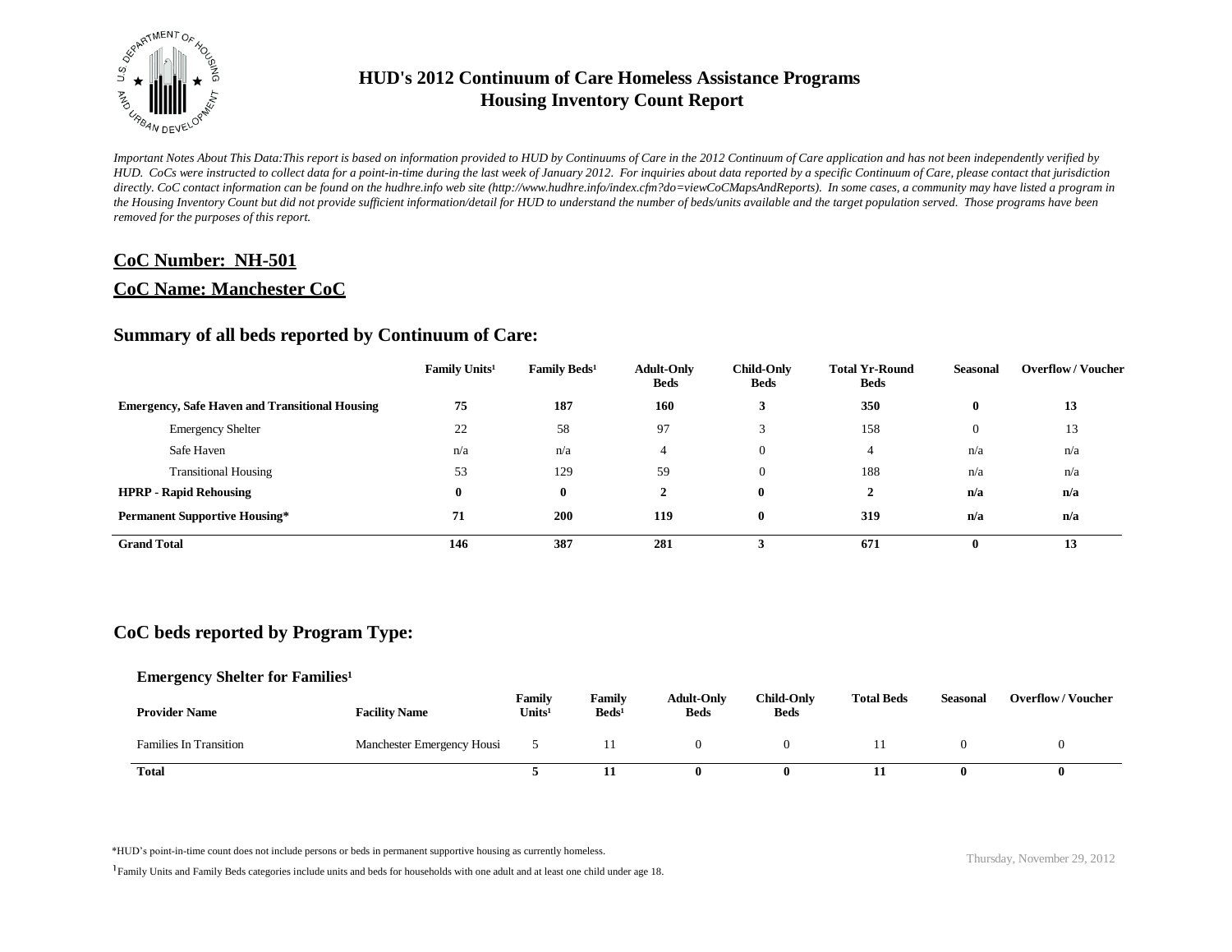

*Important Notes About This Data:This report is based on information provided to HUD by Continuums of Care in the 2012 Continuum of Care application and has not been independently verified by HUD. CoCs were instructed to collect data for a point-in-time during the last week of January 2012. For inquiries about data reported by a specific Continuum of Care, please contact that jurisdiction*  directly. CoC contact information can be found on the hudhre.info web site (http://www.hudhre.info/index.cfm?do=viewCoCMapsAndReports). In some cases, a community may have listed a program in *the Housing Inventory Count but did not provide sufficient information/detail for HUD to understand the number of beds/units available and the target population served. Those programs have been removed for the purposes of this report.*

| <b>Provider Name</b>          | <b>Facility Name</b>                 | Family<br>Units <sup>1</sup> | Family<br>$\text{Beds}^1$ | <b>Adult-Only</b><br><b>Beds</b> | <b>Child-Only</b><br><b>Beds</b> | <b>Total Beds</b> | <b>Seasonal</b> | <b>Overflow/Voucher</b> |
|-------------------------------|--------------------------------------|------------------------------|---------------------------|----------------------------------|----------------------------------|-------------------|-----------------|-------------------------|
| <b>Families In Transition</b> | Millyard II Interim Unit             |                              | 4                         |                                  | $\Omega$                         |                   |                 | $\theta$                |
| <b>Families In Transition</b> | Lowell Street Specialty Emerg        |                              | 8                         | 0                                | $\mathbf{0}$                     | 8                 |                 | $\theta$                |
| <b>Families In Transition</b> | <b>Lowell Street Specialty Emerg</b> |                              | 17                        |                                  | $\Omega$                         | 20                |                 | $\theta$                |
| <b>YWCA</b>                   | <b>Emily's Place</b>                 |                              | 18                        | 0                                | $\Omega$                         | 18                |                 | $\theta$                |
| <b>Total</b>                  |                                      | 17                           | 47                        |                                  | 0                                | 51                |                 |                         |

### **Emergency Shelter for Mixed Populations**

#### **Emergency Shelter for Adult Individuals**

| <b>Provider Name</b>           | <b>Facility Name</b> | Family<br>Units <sup>1</sup> | Family<br>$\text{Beds}^1$ | <b>Adult-Only</b><br><b>Beds</b> | <b>Child-Only</b><br><b>Beds</b> | <b>Total Beds</b> | Seasonal | <b>Overflow/Voucher</b> |
|--------------------------------|----------------------|------------------------------|---------------------------|----------------------------------|----------------------------------|-------------------|----------|-------------------------|
| New Horizons for New Hampshire | Angie's              |                              |                           |                                  |                                  |                   |          |                         |
| New Horizons for New Hampshire | Shelter              |                              |                           | 76                               |                                  | 76                |          | 13                      |
| <b>Total</b>                   |                      |                              |                           | 93                               | 0                                | 93                | 0        | 13                      |

#### **Emergency Shelter for Youth (Under 18 yrs.)**

| <b>Provider Name</b>      | <b>Facility Name</b> | Family<br>Units <sup>1</sup> | Familv<br>$\text{Beds}^1$ | <b>Adult-Only</b><br><b>Beds</b> | <b>Child-Only</b><br><b>Beds</b> | <b>Total Beds</b> | Seasonal | <b>Overflow/Voucher</b> |
|---------------------------|----------------------|------------------------------|---------------------------|----------------------------------|----------------------------------|-------------------|----------|-------------------------|
| Child and Family Services | Safe House           |                              |                           |                                  |                                  |                   |          |                         |
| <b>Total</b>              |                      |                              |                           |                                  |                                  |                   |          |                         |

\*HUD's point-in-time count does not include persons or beds in permanent supportive housing as currently homeless.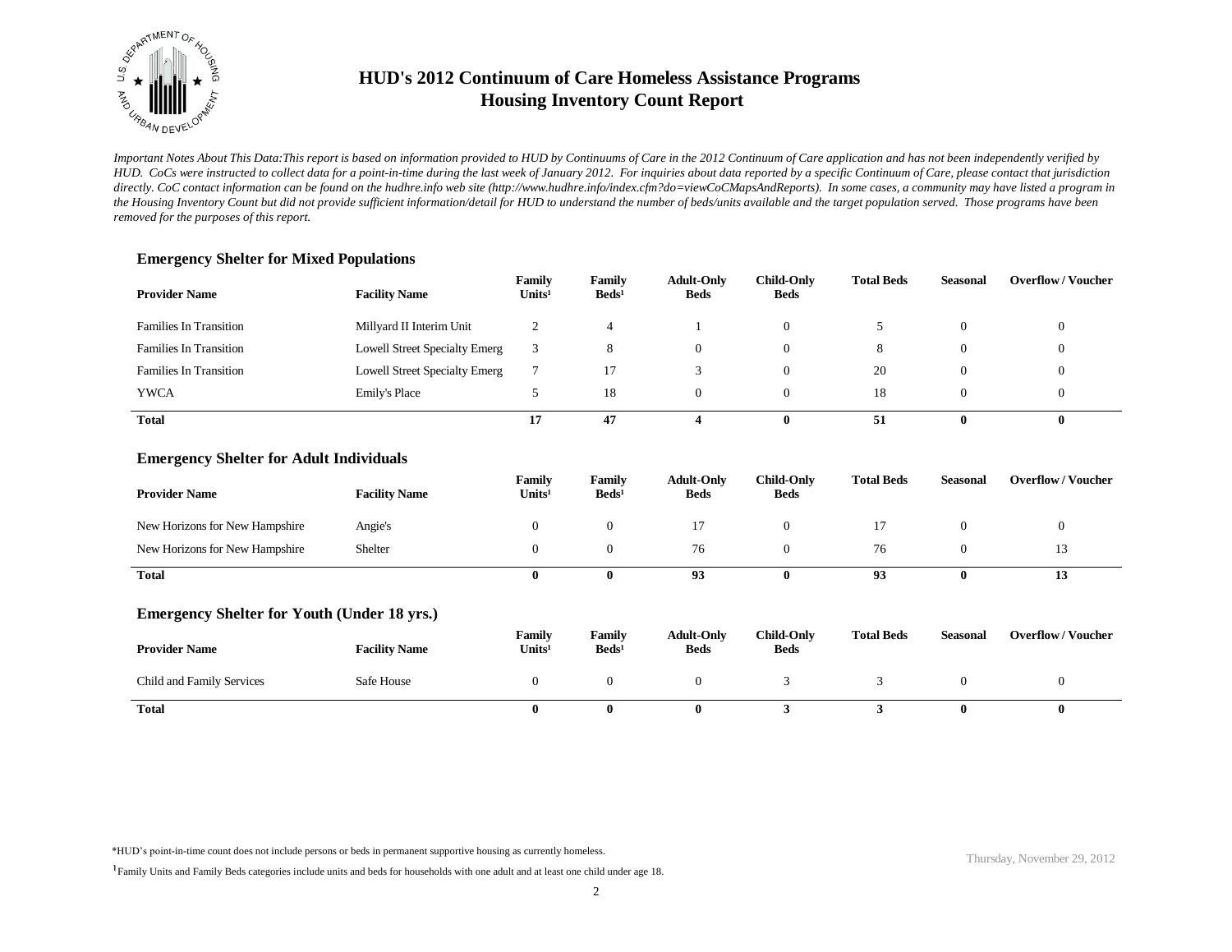

*Important Notes About This Data:This report is based on information provided to HUD by Continuums of Care in the 2012 Continuum of Care application and has not been independently verified by HUD. CoCs were instructed to collect data for a point-in-time during the last week of January 2012. For inquiries about data reported by a specific Continuum of Care, please contact that jurisdiction*  directly. CoC contact information can be found on the hudhre.info web site (http://www.hudhre.info/index.cfm?do=viewCoCMapsAndReports). In some cases, a community may have listed a program in *the Housing Inventory Count but did not provide sufficient information/detail for HUD to understand the number of beds/units available and the target population served. Those programs have been removed for the purposes of this report.*

### **Safe Haven Adult Individuals**

| <b>Provider Name</b>                     | <b>Facility Name</b>     | Family<br>$\bf Units^1$ | Family<br>Beds <sup>1</sup> | <b>Adult-Only</b><br><b>Beds</b> | <b>Child-Only</b><br><b>Beds</b> | <b>Total Beds</b> | <b>Seasonal</b> | <b>Overflow/Voucher</b> |
|------------------------------------------|--------------------------|-------------------------|-----------------------------|----------------------------------|----------------------------------|-------------------|-----------------|-------------------------|
| <b>Helping Hands Outreach Ministries</b> | <b>HCHV</b> - Safe Haven |                         |                             |                                  |                                  |                   | n/a             | n/a                     |
| <b>Helping Hands Outreach Ministries</b> | Gendron House-Safe Haven |                         |                             |                                  |                                  |                   | n/a             | n/a                     |
| <b>Total</b>                             |                          |                         |                             |                                  |                                  |                   | n/a             | n/a                     |

#### **Transitional Housing for Families<sup>1</sup>**

| <b>Provider Name</b> | <b>Facility Name</b> | Family<br>$\mathbf{Units}^1$ | Family<br>Beds <sup>1</sup> | <b>Adult-Only</b><br><b>Beds</b> | <b>Child-Only</b><br><b>Beds</b> | <b>Total Beds</b> | Seasonal | <b>Overflow/Voucher</b> |
|----------------------|----------------------|------------------------------|-----------------------------|----------------------------------|----------------------------------|-------------------|----------|-------------------------|
| The Way Home         | 214 Spruce Street    |                              | つつ<br>∸                     |                                  |                                  | ىمى               | n/a      | n/a                     |
| <b>Total</b>         |                      |                              | 22                          |                                  |                                  | 22                | n/a      | n/a                     |

#### **Transitional Housing for Mixed Populations**

| <b>Provider Name</b>          | <b>Facility Name</b>               | Family<br>Units <sup>1</sup> | Family<br>$\text{Beds}^1$ | <b>Adult-Only</b><br><b>Beds</b> | Child-Only<br><b>Beds</b> | <b>Total Beds</b> | Seasonal | <b>Overflow/Voucher</b> |
|-------------------------------|------------------------------------|------------------------------|---------------------------|----------------------------------|---------------------------|-------------------|----------|-------------------------|
| <b>Families In Transition</b> | <b>Manchester Community Progr</b>  | 8                            | 16                        |                                  | $\theta$                  | 18                | n/a      | n/a                     |
| <b>Families In Transition</b> | <b>Spruce Street</b>               | 4                            | 12                        |                                  | $\mathbf{0}$              | 13                | n/a      | n/a                     |
| <b>Families In Transition</b> | Millyard II                        | 16                           | 38                        |                                  | $\theta$                  | 41                | n/a      | n/a                     |
| <b>Families In Transition</b> | <b>Family Willows Transitional</b> | 12                           | 29                        | $\Omega$                         | $\theta$                  | 29                | n/a      | n/a                     |
| <b>Total</b>                  |                                    | 40                           | 95                        | <sup>0</sup>                     | 0                         | 101               | n/a      | n/a                     |

\*HUD's point-in-time count does not include persons or beds in permanent supportive housing as currently homeless.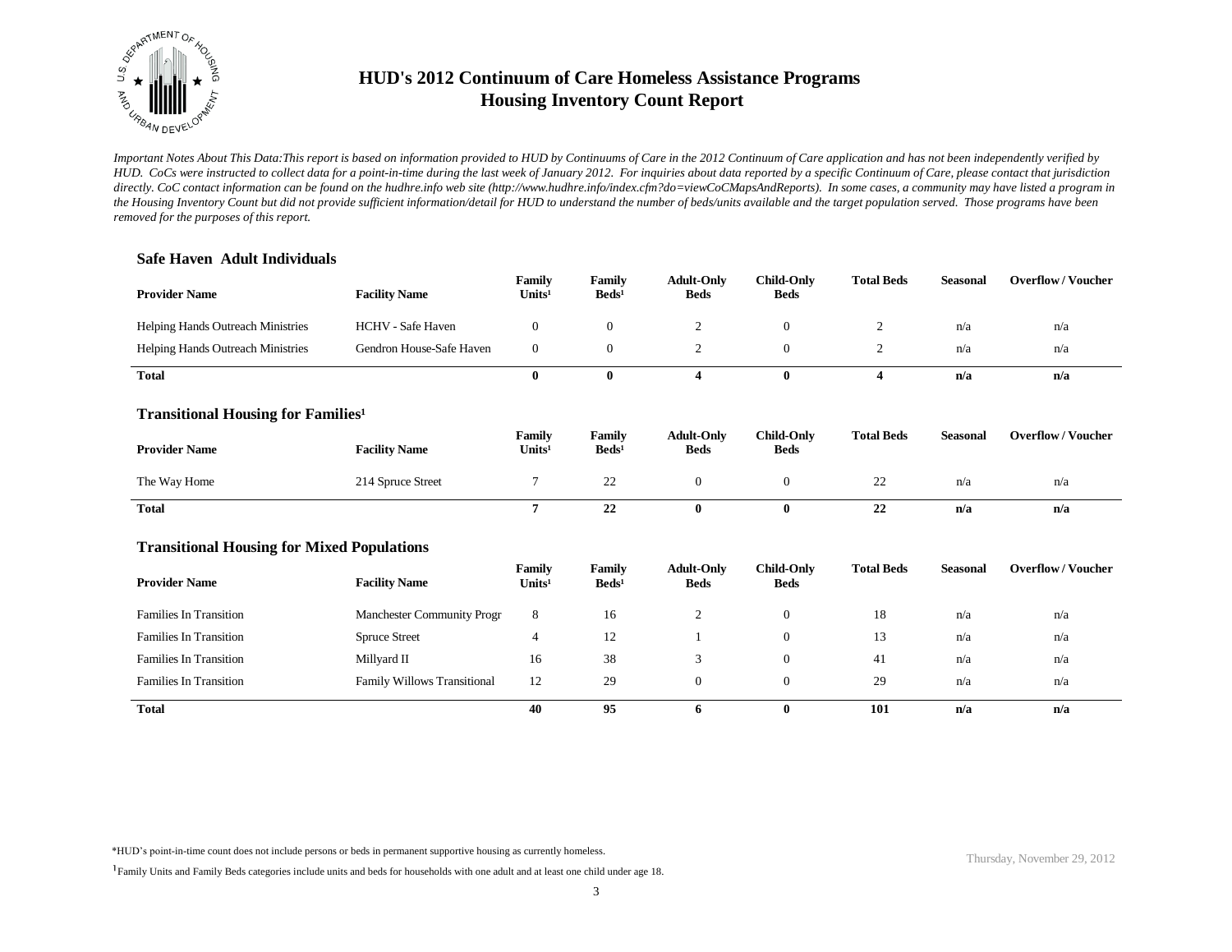

*Important Notes About This Data:This report is based on information provided to HUD by Continuums of Care in the 2012 Continuum of Care application and has not been independently verified by HUD. CoCs were instructed to collect data for a point-in-time during the last week of January 2012. For inquiries about data reported by a specific Continuum of Care, please contact that jurisdiction*  directly. CoC contact information can be found on the hudhre.info web site (http://www.hudhre.info/index.cfm?do=viewCoCMapsAndReports). In some cases, a community may have listed a program in *the Housing Inventory Count but did not provide sufficient information/detail for HUD to understand the number of beds/units available and the target population served. Those programs have been removed for the purposes of this report.*

### **Transitional Housing for Adult Individuals**

| <b>Provider Name</b>                     | <b>Facility Name</b>               | Family<br>Units <sup>1</sup> | Family<br>$\text{Beds}^1$ | <b>Adult-Only</b><br><b>Beds</b> | <b>Child-Only</b><br><b>Beds</b> | <b>Total Beds</b> | <b>Seasonal</b> | <b>Overflow/Voucher</b> |
|------------------------------------------|------------------------------------|------------------------------|---------------------------|----------------------------------|----------------------------------|-------------------|-----------------|-------------------------|
| Child and Family Services                | <b>Transitional Living Program</b> | 6                            | 12                        |                                  | 0                                | 21                | n/a             | n/a                     |
| <b>Families In Transition</b>            | <b>Amherst Street</b>              | 0                            | $\Omega$                  | Q                                | 0                                | 9                 | n/a             | n/a                     |
| <b>Helping Hands Outreach Ministries</b> | HCHV - HHOC                        | O                            | $\Omega$                  |                                  | 0                                | J                 | n/a             | n/a                     |
| <b>Helping Hands Outreach Ministries</b> | HHOC                               | O                            |                           | 20                               | 0                                | 20                | n/a             | n/a                     |
| Liberty House                            | <b>Transitional Program</b>        | U                            | $\overline{0}$            | 10                               | 0                                | 10                | n/a             | n/a                     |
| <b>Total</b>                             |                                    | 0                            | 12                        | 53                               | $\mathbf{0}$                     | 65                | n/a             | n/a                     |

### **HPRP - Rapid Rehousing for Adult Individuals**

| <b>Provider Name</b>     | <b>Facility Name</b>              | Family<br>Units <sup>1</sup> | Family<br>$\text{Beds}^1$ | <b>Adult-Only</b><br><b>Beds</b> | Child-Only<br><b>Beds</b> | <b>Total Beds</b> | <b>Seasonal</b> | <b>Overflow/Voucher</b> |
|--------------------------|-----------------------------------|------------------------------|---------------------------|----------------------------------|---------------------------|-------------------|-----------------|-------------------------|
| State of NH/The Way Home | <b>HPRP State Rapid-Rehousing</b> | 0                            |                           |                                  |                           |                   | n/a             | n/a                     |
| <b>Total</b>             |                                   | 0                            |                           |                                  |                           |                   | n/a             | n/a                     |

#### **Permanent Supportive Housing for Families<sup>1</sup>**

| <b>Provider Name</b> | <b>Facility Name</b> | Family<br>Units <sup>1</sup> | Family<br>Beds <sup>1</sup> | <b>Adult-Only</b><br><b>Beds</b> | <b>Child-Only</b><br><b>Beds</b> | <b>Total Beds</b> | <b>Seasonal</b> | <b>Overflow/Voucher</b> |
|----------------------|----------------------|------------------------------|-----------------------------|----------------------------------|----------------------------------|-------------------|-----------------|-------------------------|
| The Way Home         | Hanover -Hall-VA     |                              | 35                          |                                  |                                  | 35                | n/a             | n/a                     |
| <b>Total</b>         |                      |                              | 35                          |                                  | 0                                | 35                | n/a             | n/a                     |

\*HUD's point-in-time count does not include persons or beds in permanent supportive housing as currently homeless.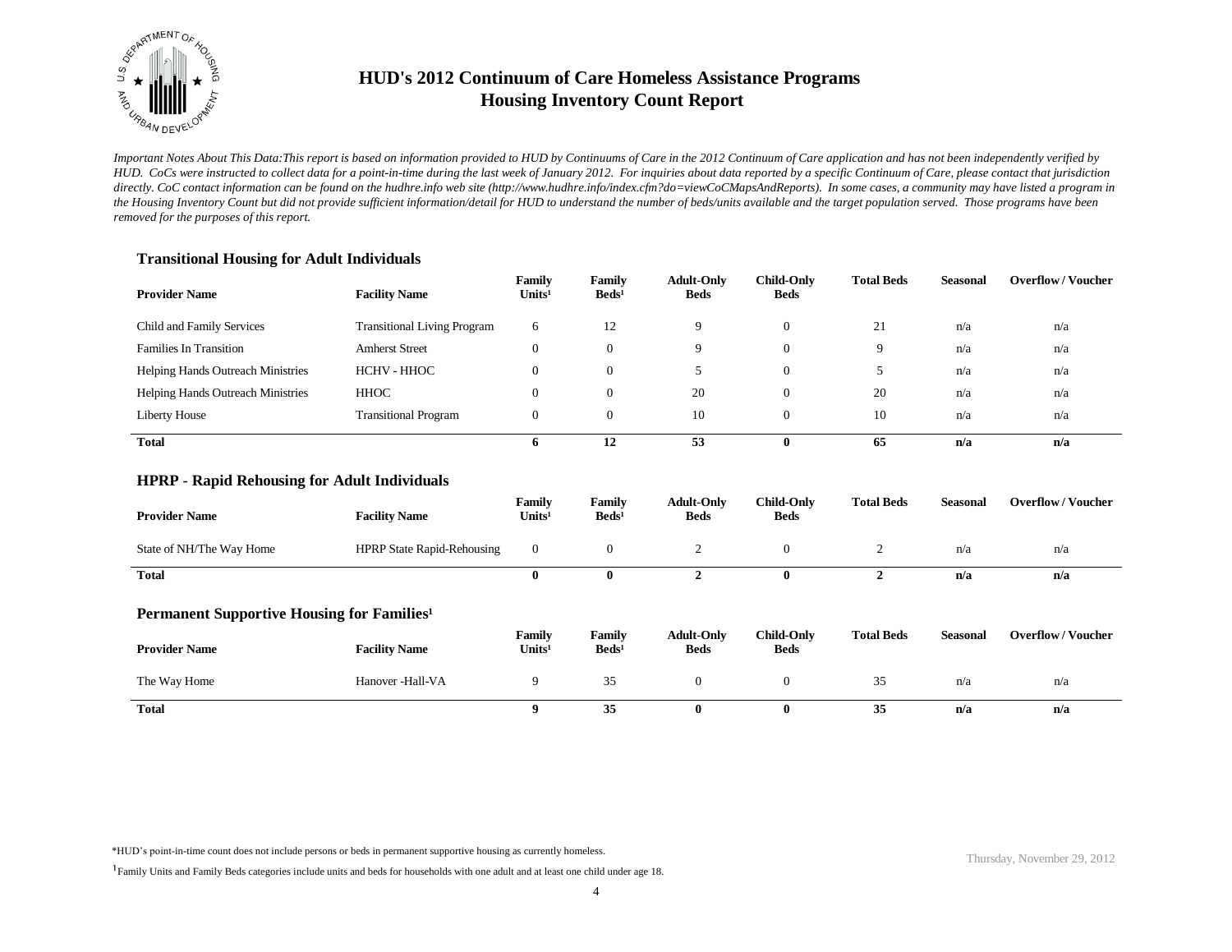

*Important Notes About This Data:This report is based on information provided to HUD by Continuums of Care in the 2012 Continuum of Care application and has not been independently verified by HUD. CoCs were instructed to collect data for a point-in-time during the last week of January 2012. For inquiries about data reported by a specific Continuum of Care, please contact that jurisdiction*  directly. CoC contact information can be found on the hudhre.info web site (http://www.hudhre.info/index.cfm?do=viewCoCMapsAndReports). In some cases, a community may have listed a program in *the Housing Inventory Count but did not provide sufficient information/detail for HUD to understand the number of beds/units available and the target population served. Those programs have been removed for the purposes of this report.*

| <b>Provider Name</b>          | <b>Facility Name</b>         | Family<br>Units <sup>1</sup> | Family<br>$\text{Beds}^1$ | <b>Adult-Only</b><br><b>Beds</b> | <b>Child-Only</b><br><b>Beds</b> | <b>Total Beds</b> | Seasonal | <b>Overflow/Voucher</b> |
|-------------------------------|------------------------------|------------------------------|---------------------------|----------------------------------|----------------------------------|-------------------|----------|-------------------------|
| <b>Families In Transition</b> | The Family Mill PHP II       | 4                            | 10                        |                                  | $\mathbf{0}$                     | 11                | n/a      | n/a                     |
| <b>Families In Transition</b> | The Family Mill PHP I        | 8                            | 22                        |                                  | $\theta$                         | 24                | n/a      | n/a                     |
| <b>Families In Transition</b> | The Family Mill NHHFA        | $\overline{2}$               |                           | $\Omega$                         | $\overline{0}$                   |                   | n/a      | n/a                     |
| <b>Families In Transition</b> | <b>Family Willows PHPIII</b> |                              | 2                         |                                  | $\mathbf{0}$                     | 6                 | n/a      | n/a                     |
| <b>Families In Transition</b> | Millyard I                   | 10                           | 23                        | $\sim$                           | $\mathbf{0}$                     | 25                | n/a      | n/a                     |
| <b>Families In Transition</b> | Family Willows Permanent (n  | 12                           | 25                        | $\Omega$                         | $\overline{0}$                   | 25                | n/a      | n/a                     |
| <b>Total</b>                  |                              | 37                           | 87                        | Q                                | $\mathbf{0}$                     | 96                | n/a      | n/a                     |

#### **Permanent Supportive Housing for Mixed Populations**

\*HUD's point-in-time count does not include persons or beds in permanent supportive housing as currently homeless.

<sup>&</sup>lt;sup>1</sup>Family Units and Family Beds categories include units and beds for households with one adult and at least one child under age 18.